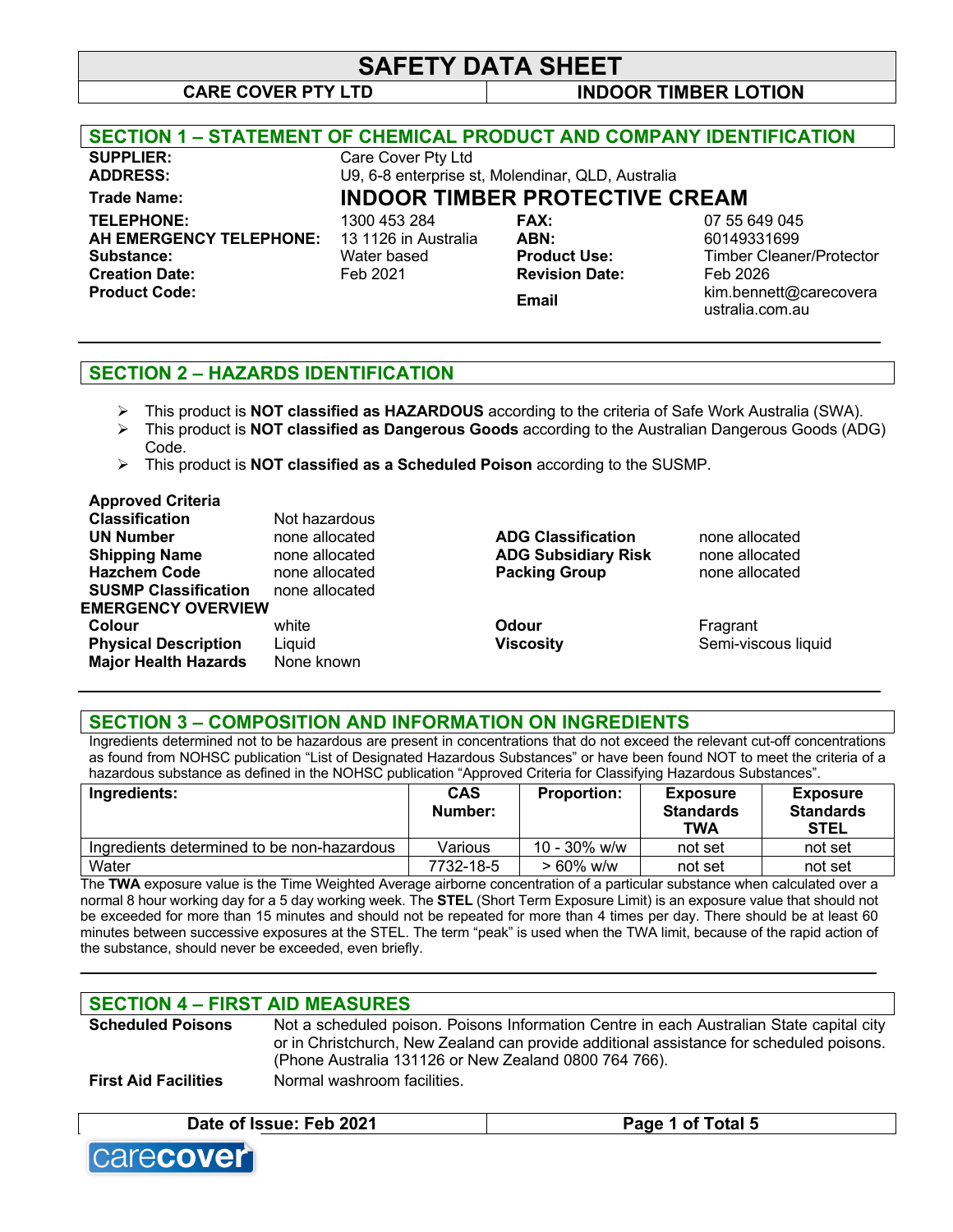| <b>SAFETY DATA SHEET</b>  |                                                                                                                                                                                                            |                                                                                               |
|---------------------------|------------------------------------------------------------------------------------------------------------------------------------------------------------------------------------------------------------|-----------------------------------------------------------------------------------------------|
|                           | <b>CARE COVER PTY LTD</b>                                                                                                                                                                                  | <b>INDOOR TIMBER LOTION</b>                                                                   |
|                           |                                                                                                                                                                                                            |                                                                                               |
| <b>Skin contact</b>       | develops.                                                                                                                                                                                                  | Wash skin with water. Seek medical advice (e.g. doctor) if any irritation, burning or redness |
| Eye contact               | Immediately irrigate with water for at least 20 minutes. Eyelids to be held open. Seek<br>medical advice (e.g. ophthalmologist) if any irritation persists.                                                |                                                                                               |
| Ingestion                 | Do NOT induce vomiting. Rinse mouth thoroughly with water immediately. Give water to<br>drink. If vomiting occurs, give further water to achieve effective dilution. Seek medical<br>advice (e.g. doctor). |                                                                                               |
| <b>Inhalation</b>         | Remove victim to fresh air away from exposure - avoid becoming a casualty. Seek medical<br>advice (e.g. doctor) if any symptoms persist.                                                                   |                                                                                               |
| <b>Advice to Doctor</b>   | of distress of the patient.                                                                                                                                                                                | Treat symptomatically. All treatments should be based on observed signs and symptoms          |
| <b>Aggravated Medical</b> |                                                                                                                                                                                                            |                                                                                               |
| <b>Conditions</b>         | None known.                                                                                                                                                                                                |                                                                                               |

|                            | <b>SECTION 5 - FIRE FIGHTING MEASURES</b>                                                                                                                                                                                           |
|----------------------------|-------------------------------------------------------------------------------------------------------------------------------------------------------------------------------------------------------------------------------------|
| <b>Fire and Explosion</b>  |                                                                                                                                                                                                                                     |
| <b>Hazards</b>             | Water based. Not combustible - if involved in a fire, may emit toxic fumes.                                                                                                                                                         |
| <b>Extinguishing Media</b> | Use an extinguishing media suitable for surrounding fires.                                                                                                                                                                          |
| <b>Fire Fighting</b>       | Keep containers exposed to extreme heat cool with water spray. Fire fighters to wear self-<br>contained breathing apparatus if risk of exposure to products of combustion or<br>decomposition. Evacuate area - move upwind of fire. |
| <b>Flash Point</b>         | Not combustible                                                                                                                                                                                                                     |

## **SECTION 6 – ACCIDENTAL RELEASE MEASURES**

**Occupational Release** Minor spills do not normally need any special clean-up measures - simply rinse with water. In the event of a major spill, prevent spillage from entering drains or water courses. For large spills, or tank rupture, stop leak if safe to do so. Wear appropriate protective equipment as in section 8 below to prevent skin and eye contamination. Spilt material may result in a slip hazard and should be absorbed into dry, inert material (e.g. sand, earth or vermiculite), which then can be put into appropriately labelled drums for disposal by an approved agent according to local conditions. Residual deposits will remain slippery. Wash area down with excess water. If contamination of sewers or waterways has occurred advise the local emergency services. In the event of a large spillage notify the local environment protection authority or emergency services.

|                 | <b>SECTION 7 - HANDLING AND STORAGE</b>                                                                                                                                                                                      |
|-----------------|------------------------------------------------------------------------------------------------------------------------------------------------------------------------------------------------------------------------------|
| <b>Handling</b> | Avoid contact with incompatible materials. When handling, DO NOT eat, drink or smoke.<br>Keep containers closed. Avoid physical damage to containers. As with any chemical<br>product, wash hands with water after handling. |
| <b>Storage</b>  | Store in a cool, dry, place with good ventilation. Avoid storing in aluminium and light alloy<br>containers. Store away from incompatible materials (Section 10). Keep containers closed.                                    |

## **SECTION 8 – EXPOSURE CONTROLS AND PERSONAL PROTECTION**

**Date of Issue: Feb 2021 Page 2 of Total 5**



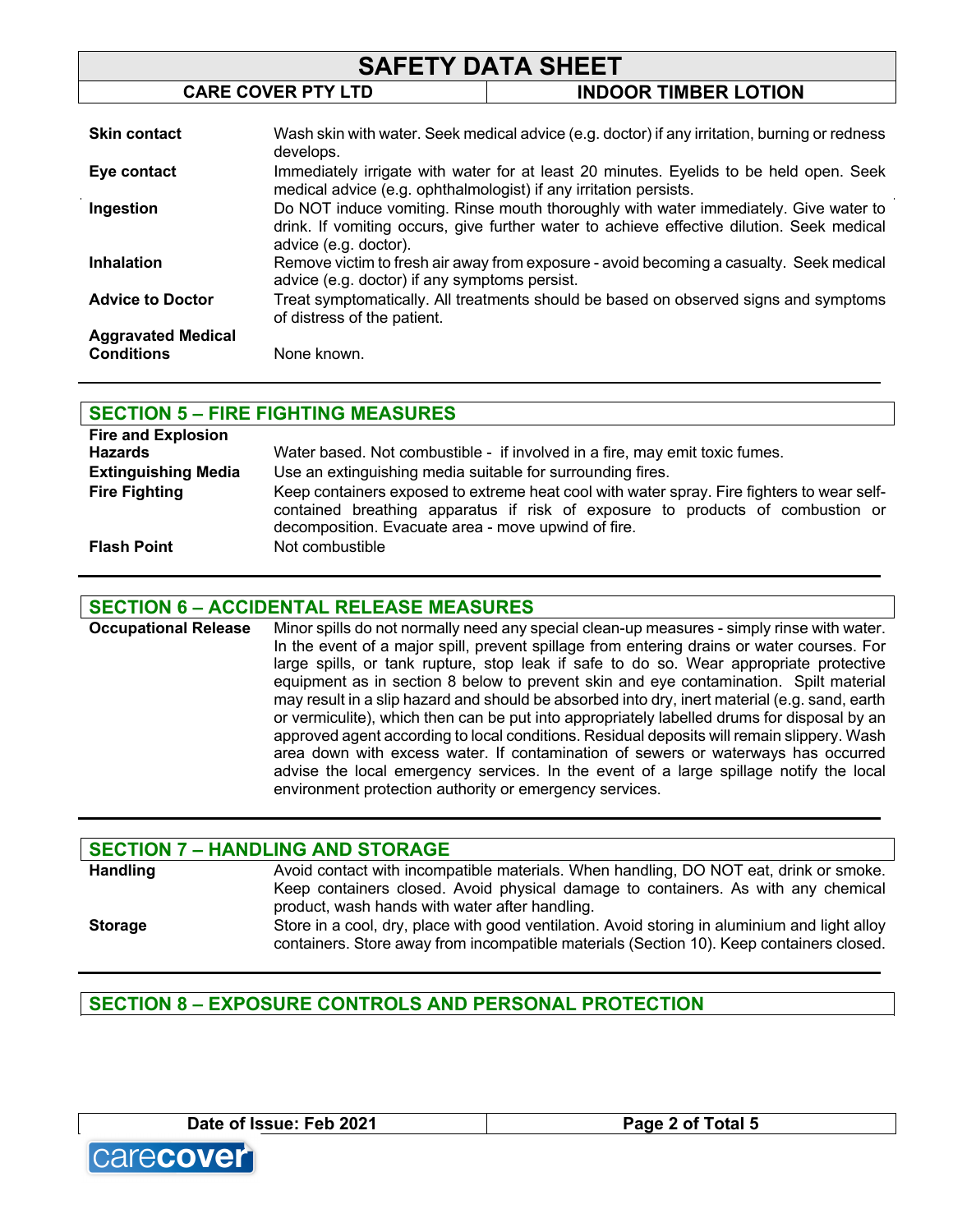| <b>SAFETY DATA SHEET</b>                       |                                                                                                                                                                                                                                                                                                                                                                                                                                                                                                                                                          |                                                                                                                                                                                                                                                                                                                                                |  |
|------------------------------------------------|----------------------------------------------------------------------------------------------------------------------------------------------------------------------------------------------------------------------------------------------------------------------------------------------------------------------------------------------------------------------------------------------------------------------------------------------------------------------------------------------------------------------------------------------------------|------------------------------------------------------------------------------------------------------------------------------------------------------------------------------------------------------------------------------------------------------------------------------------------------------------------------------------------------|--|
|                                                | <b>CARE COVER PTY LTD</b>                                                                                                                                                                                                                                                                                                                                                                                                                                                                                                                                | <b>INDOOR TIMBER LOTION</b>                                                                                                                                                                                                                                                                                                                    |  |
| <b>Exposure Limits</b>                         |                                                                                                                                                                                                                                                                                                                                                                                                                                                                                                                                                          | National Occupational Exposure Limits, as published by Safe Work Australia (SWA):<br>Time-weighted Average (TWA): None established for specific product.                                                                                                                                                                                       |  |
| <b>Biological Limit Value</b>                  | See SECTION 3 for Exposure Limits of individual ingredients.<br>Short Term Exposure Limit (STEL): None established for specific product.<br>See SECTION 3 for Exposure Limits of individual ingredients.<br>None established for product.                                                                                                                                                                                                                                                                                                                |                                                                                                                                                                                                                                                                                                                                                |  |
| <b>Engineering Controls</b>                    | None required.                                                                                                                                                                                                                                                                                                                                                                                                                                                                                                                                           |                                                                                                                                                                                                                                                                                                                                                |  |
| <b>Personal Protective</b><br><b>Equipment</b> | This product is a household cleaning product for timber and furniture and is not classified<br>as hazardous according to the criteria of Worksafe Australia. Use good occupational work<br>practice. The use of protective clothing and equipment depends upon the degree and<br>nature of exposure. Final choice of appropriate protection will vary according to individual<br>circumstances i.e. methods of handling or engineering controls and according to risk<br>assessments undertaken. The following protective equipment should be available; |                                                                                                                                                                                                                                                                                                                                                |  |
| <b>Eye Protection</b>                          |                                                                                                                                                                                                                                                                                                                                                                                                                                                                                                                                                          |                                                                                                                                                                                                                                                                                                                                                |  |
|                                                |                                                                                                                                                                                                                                                                                                                                                                                                                                                                                                                                                          | Generally not required to handle the product as per label directions.<br>The use of safety glasses with side shield protection, goggles or face shield is<br>recommended to handle in quantity, cleaning up spills, decanting, etc. Contact lenses<br>pose a special hazard; soft lenses may absorb irritants and all lenses concentrate them. |  |
| <b>Skin Protection</b>                         |                                                                                                                                                                                                                                                                                                                                                                                                                                                                                                                                                          |                                                                                                                                                                                                                                                                                                                                                |  |
|                                                | up spills, decanting, etc.                                                                                                                                                                                                                                                                                                                                                                                                                                                                                                                               | Generally not required to handle the product as per label directions.<br>Overalls, work boots and elbow length gloves (as per AS/NZS 2161, or as recommended<br>by supplier) are recommended for handling the concentrated product in quantity, cleaning                                                                                       |  |
| <b>Protective Material</b><br><b>Types</b>     | and Nitrile.                                                                                                                                                                                                                                                                                                                                                                                                                                                                                                                                             | Material suitable for detergent contact – Butyl rubber, Natural Latex, Neoprene, PVC,                                                                                                                                                                                                                                                          |  |
| <b>Respirator</b>                              |                                                                                                                                                                                                                                                                                                                                                                                                                                                                                                                                                          | Generally not required to handle the product as per label directions.                                                                                                                                                                                                                                                                          |  |

## **SECTION 9 – PHYSICAL AND CHEMICAL PROPERTIES**

**Volatile Organic Compounds (VOC)** 0 % v/v<br>**Viscosity Not available Evaporation Rate Not available** 

**Odour** Pine/eucalyptus **Specific Gravity** 1.0 – 1.05 @ 25 °C<br> **Boiling Point** Approximately 100 °C **Freezing Point** Approximately 0 °C **Boiling Point** Approximately 100 °C **Freezing Point** Approximately 0 °C **Vapour Pressure** Not available **Vapour Density** Not available **Flash Point**  $> 63 °C$  (not flammable) **Flammable Limits** Not applicable **Water Solubility** Miscible in all proportions **pH** 7.0 - 8.0 neat Miscible in all proportions **pH** 7.0 – 8.0 neat **Viscosity Not available <b>Odour Threshold** Mot available<br> **Evaporation Rate** Mot available **Per Cent Volatile** Ca 85 % v/v

**Physical State** Viscous lotion **Colour** White liquid **Coefficient of Water/Oil Distribution** Not available

## **SECTION 10 – STABILITY AND REACTIVITY**

**Chemical Stability** Stable at normal temperatures and pressure. **Conditions to Avoid** None known. **Incompatible Materials** None known. **Hazardous Decomposition**  Product can decompose on combustion to form Carbon Monoxide, Carbon Dioxide, and other possibly toxic gases and vapours. **Hazardous Reactions** None known. \_\_\_\_\_\_\_\_\_\_\_\_\_\_\_\_\_\_\_\_\_\_\_\_\_\_\_\_\_\_\_\_\_\_\_\_\_\_\_\_\_\_\_\_\_\_\_\_\_\_\_\_\_\_\_\_\_\_\_\_\_\_\_\_\_\_\_\_\_\_\_\_\_\_\_\_\_\_\_\_\_\_\_\_\_\_\_\_\_\_\_\_

## **SECTION 11 – TOXICOLOGICAL INFORMATION**

**Date of Issue: Feb 2021 Page 3 of Total 5**

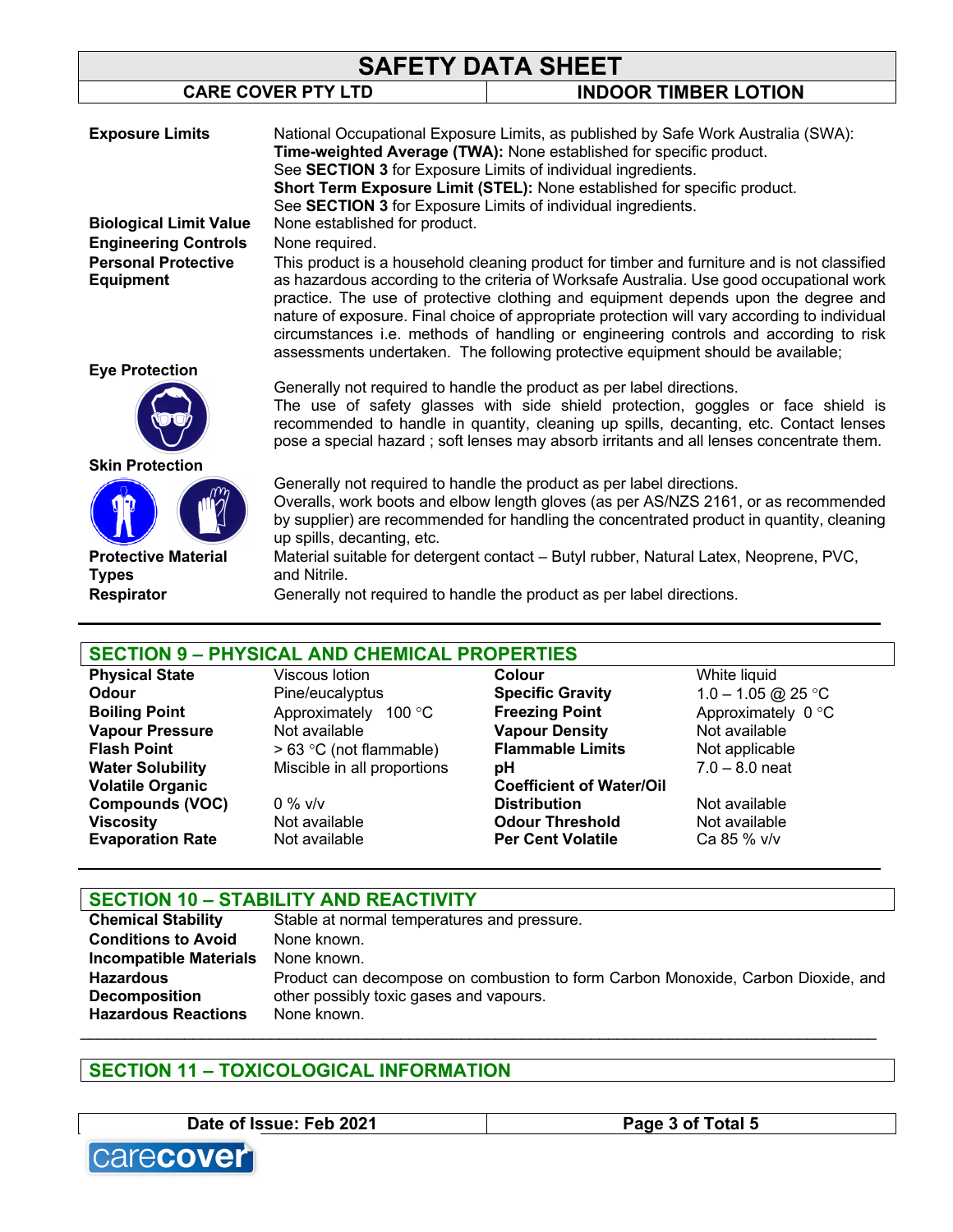# **SAFETY DATA SHEET**

**CARE COVER PTY LTD INDOOR TIMBER LOTION**

#### **PRODUCT MIXTURE INFORMATION**

| <b>Local Effects</b>      | None known.                                                                                             |
|---------------------------|---------------------------------------------------------------------------------------------------------|
| <b>Target Organs</b>      | None known.                                                                                             |
| POTENTIAL HEALTH EFFECTS  |                                                                                                         |
| Ingestion                 |                                                                                                         |
| short term exposure       | Low toxicity. Ingestion of large amounts may irritate the gastric tract causing nausea and<br>vomiting. |
| long term exposure        | No information available.                                                                               |
| <b>Skin contact</b>       |                                                                                                         |
| short term exposure       | Not a known skin irritant.                                                                              |
| long term exposure        | Prolonged and repeated skin contact with undiluted solutions may induce eczematoid<br>dermatitis.       |
| Eye contact               |                                                                                                         |
| short term exposure       | Eye contact may cause mild stinging, blurring, tearing.                                                 |
| long term exposure        | No information available.                                                                               |
| <b>Inhalation</b>         |                                                                                                         |
| short term exposure       | Not an inhalation hazard.                                                                               |
| long term exposure        | No information available.                                                                               |
| <b>Carcinogen Status</b>  |                                                                                                         |
| <b>SWA</b>                | No significant ingredient is classified as carcinogenic by SWA.                                         |
| <b>NTP</b>                | No significant ingredient is classified as carcinogenic by NTP.                                         |
| <b>IARC</b>               | No significant ingredient is classified as carcinogenic by IARC.                                        |
| <b>Medical conditions</b> |                                                                                                         |
| aggravated by exposure    | No information available.                                                                               |

## **SECTION 12 – ECOLOGICAL INFORMATION**

| <b>Fish toxicity</b>          | None available for specific product.                                                                                                                                                                                                                               |
|-------------------------------|--------------------------------------------------------------------------------------------------------------------------------------------------------------------------------------------------------------------------------------------------------------------|
| <b>Algae toxicity</b>         | None available for specific product.                                                                                                                                                                                                                               |
| <b>Invertebrates toxicity</b> | None available for specific product                                                                                                                                                                                                                                |
| <b>Toxicity to Bacteria</b>   | None available.                                                                                                                                                                                                                                                    |
| <b>OECD Biological</b>        | Individual components are known to be readily biodegradable. No hydrocarbons or                                                                                                                                                                                    |
| degradation                   | environmentally hazardous components.                                                                                                                                                                                                                              |
| General                       | Apply this product only as specified on the label. Product miscible in all proportions with<br>water. AS WITH ANY CHEMICAL PRODUCT, DO NOT DISCHARGE LARGE<br>QUANTITIES INTO DRAINS, WATERWAYS, SEWER OR ENVIRONMENT. Inform local<br>authorities if this occurs. |

## **SECTION 13 – DISPOSAL CONSIDERATIONS**

Disposal To dispose of quantities of undiluted product, refer to State Land Waste Management Authority. Transfer product residues to a labelled, sealed container for disposal or recovery. Waste disposal must be by an accredited contractor. As with any chemical, do not put down the drain in quantity.

## **SECTION 14 – TRANSPORT INFORMATION**

| <b>UN Number</b>        | none allocated | <b>ADG Classification</b>  | none allocated |
|-------------------------|----------------|----------------------------|----------------|
| <b>Shipping Name</b>    | none allocated | <b>ADG Subsidiary Risk</b> | none allocated |
| <b>Hazchem Code</b>     | none allocated | <b>Packing Group</b>       | none allocated |
| <b>Packaging Method</b> | none allocated | <b>Special Provisions</b>  | none allocated |
| <b>Segregation</b>      | none allocated |                            |                |
|                         |                |                            |                |

### **Date of Issue: Feb 2021 Page 4 of Total 5**